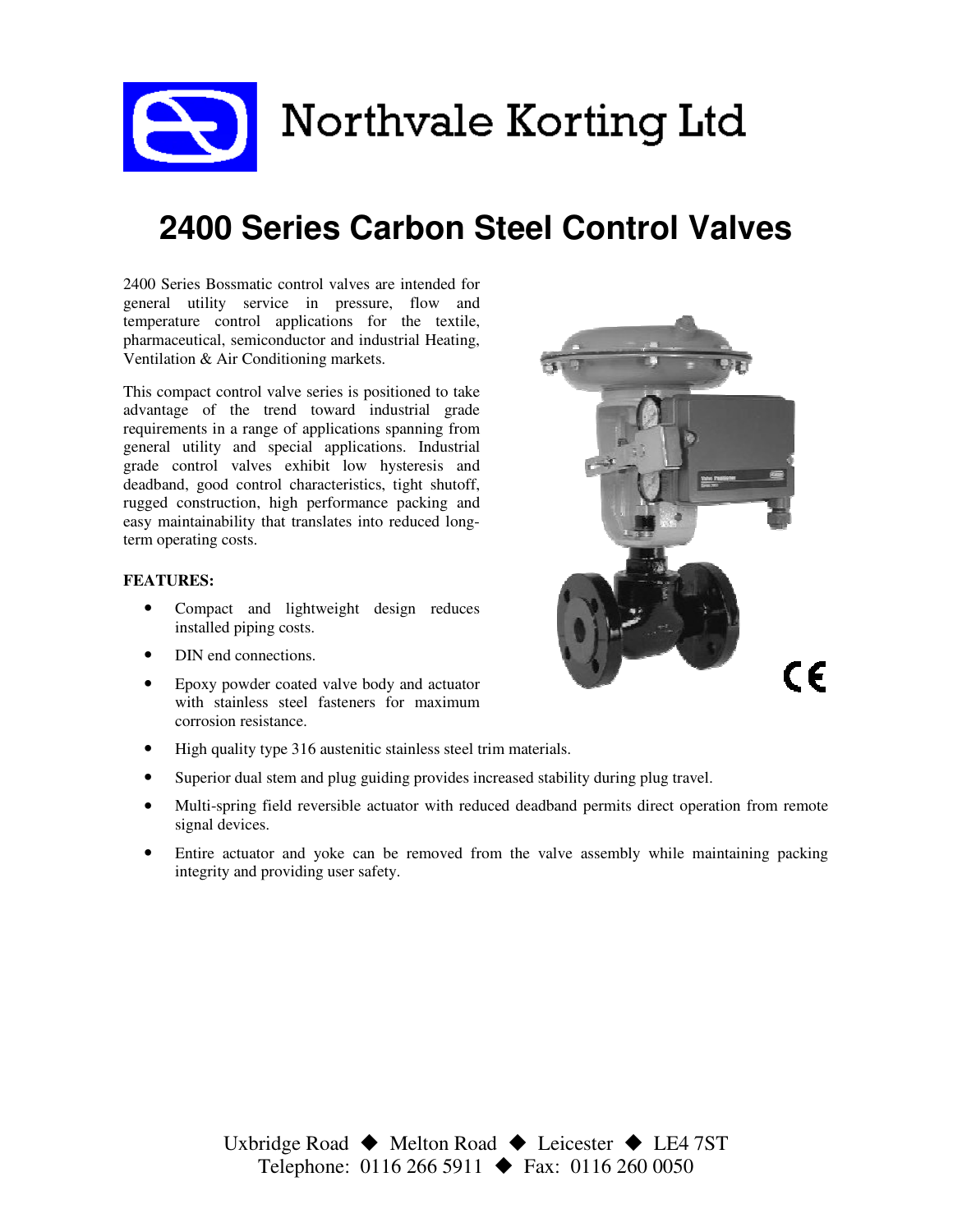#### Table 1. Technical Specification.

|                                            | <b>Metric</b>                        | <b>Imperial</b>                                               |  |
|--------------------------------------------|--------------------------------------|---------------------------------------------------------------|--|
| <b>Nominal Size</b>                        | DN15, 20, 25, 40 & 50                | $\frac{1}{2}$ , $\frac{3}{4}$ , 1, 1, 1 $\frac{1}{2}$ , 8, 2, |  |
| <b>Body Rating</b>                         | PN40 to EN 1092-2                    |                                                               |  |
| <b>Connections</b>                         | PN10-PN40 Flanges to EN 1092-2       |                                                               |  |
| <b>Flange Finish</b>                       | DIN500, 300 Ra circular lay          |                                                               |  |
| Seat/Plug Sealing - Metal seat, Class IV   | $-195^{\circ}$ C to 232 $^{\circ}$ C | -320 <sup>o</sup> F to 450 <sup>o</sup> F                     |  |
| <b>Bonnet</b>                              | $-73^{\circ}$ C to 232 $^{\circ}$ C  | -100°F to 450°F                                               |  |
| <b>Packing - Spring loaded PTFE V-ring</b> | $-195^{\circ}$ C to 232 $^{\circ}$ C | -320°F to 450°F                                               |  |
| <b>Characteristic</b>                      | Equal percentage                     |                                                               |  |

#### Table 2. Actuator Specification.

|                             | <b>Metric</b>                                      | <b>Imperial</b>                     |  |  |  |
|-----------------------------|----------------------------------------------------|-------------------------------------|--|--|--|
| Type                        | Multi-spring diaphragm (Single acting)             |                                     |  |  |  |
| <b>Diaphragm Area</b>       | 210 or 350 $\text{cm}^2$<br>32 or 54 $in^2$        |                                     |  |  |  |
| <b>Action</b>               | Push down to close                                 |                                     |  |  |  |
| <b>Air Failure</b>          | Open or Closed (Field-reversible)                  |                                     |  |  |  |
| <b>Travel</b>               | 12.7 mm or 19.1 mm                                 | $\frac{1}{2}$ " or $\frac{3}{4}$ "  |  |  |  |
| <b>Ambient Temperature</b>  | -30 $^{\circ}$ C to 70 $^{\circ}$ C                | $-20^{\circ}$ F to 160 $^{\circ}$ F |  |  |  |
| <b>Maximum Air Pressure</b> | 2.5 BarG                                           | 35 psig                             |  |  |  |
| <b>Diaphragm</b>            | Nitrile elastomer, polyester fabric                |                                     |  |  |  |
| <b>Spring Housing</b>       | Powder-coated steel with stainless steel fasteners |                                     |  |  |  |
| <b>Yoke</b>                 | Powder-coated ductile iron.                        |                                     |  |  |  |

#### Figure 1. Body Pressure - Temperature Rating

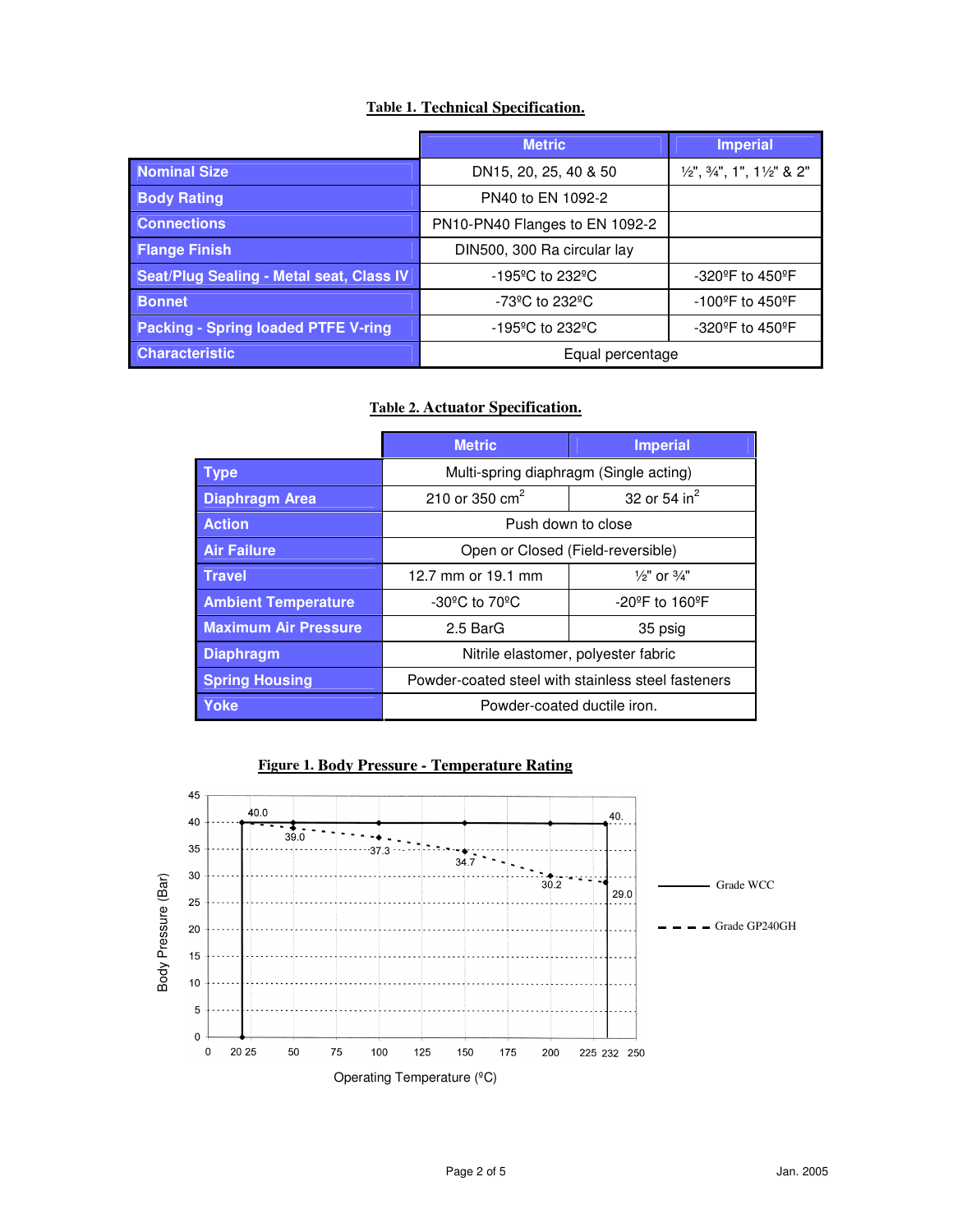

|  | Table 3. Materials of Construction. |
|--|-------------------------------------|
|  |                                     |

| $KEY N^{\circ.}$ | <b>DESCRIPTION</b>                  | <b>MATERIAL</b>                                                                |  |  |  |
|------------------|-------------------------------------|--------------------------------------------------------------------------------|--|--|--|
| 1                | Body                                | Dual Certified to ASTM A216 WCC & DIN Spec GP240GH /<br>WN 1.0619 (cast steel) |  |  |  |
| $\overline{2}$   | Seat Ring                           | ASTM A276 S31600 / CF8M (standard)                                             |  |  |  |
| 4                | Plug (Metal Seat)<br>$C_v \leq 2.5$ | ASTM A479 S21800 (Nitronic 60) (standard)                                      |  |  |  |
|                  | Plug (Metal Seat)<br>$C_v \ge 4.0$  | ASTM A479 or ASTM A351 GR. CF8MS31600 (standard)                               |  |  |  |
| 5                | Stem                                | ASTM A276 S31600                                                               |  |  |  |
| 6                | Stem Guide                          | JLON 2000 (proprietary plastic)                                                |  |  |  |
| $\overline{7}$   | Spring                              | ASTM A313 S30200                                                               |  |  |  |
| 8                | <b>Bonnet</b>                       | Dual Certified to ASTM A216 WCC & DIN Spec GP240GH /<br>WN 1.0619 (cast steel) |  |  |  |
| 8A               | <b>Bonnet Bushing</b>               | JLON 2000 (proprietary plastic)                                                |  |  |  |
| 9                | Drive Nut (Yoke)                    | ASTM A194 GR.8 (304 stainless steel)                                           |  |  |  |
| 10               | Packing Follower                    | ASTM A276 S31600                                                               |  |  |  |
| 12               | O-Ring                              | Viton                                                                          |  |  |  |
| 14               | Packing Set                         | PTFE (standard)                                                                |  |  |  |
| 16               | Washer                              | ASTM A240 S31600                                                               |  |  |  |
| 27               | Locknuts                            | 18-8 Stainless Steel                                                           |  |  |  |
| 49               | <b>Body Gasket</b>                  | Annealed Soft Copper (standard)                                                |  |  |  |
| 58               | <b>Travel Indicator</b>             | ASTM S240 S30400                                                               |  |  |  |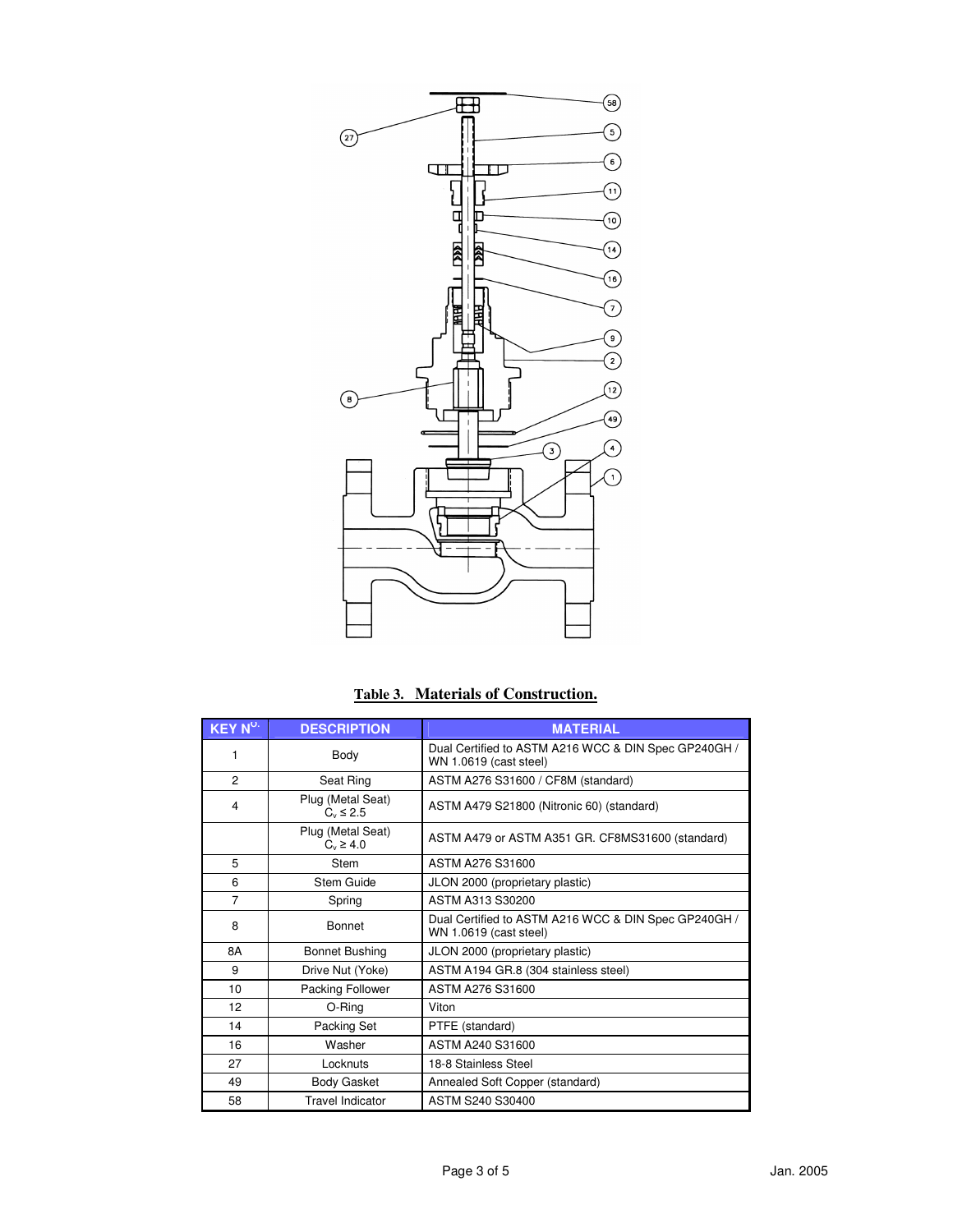

## Table 4. Spring Loaded PTFE V-Ring Packing.

| $\overline{\mathsf{KEY}}$ N <sup>o.1</sup> | <b>DESCRIPTION</b> | <b>MATERIAL</b>           |
|--------------------------------------------|--------------------|---------------------------|
|                                            | Spring             | ASTM A313 S30200          |
| 14                                         | Packing Set        | PTFE / carbon filled PTFE |
| 16                                         | Washer             | ASTM A240 S31600          |

## Table 5. Valve Operating Details.

|           | <b>Valve</b><br><b>Valve Size</b><br><b>Travel</b> |      |               |       | Air-fail-closed operation. |                                 |                                                    | Air-fail-open operation.                      |                                 |                                                    |                                               |
|-----------|----------------------------------------------------|------|---------------|-------|----------------------------|---------------------------------|----------------------------------------------------|-----------------------------------------------|---------------------------------|----------------------------------------------------|-----------------------------------------------|
| <b>DN</b> | in                                                 | mm   | in            | $K_v$ | $\mathbf{C}_{\mathbf{v}}$  | <b>Bench</b><br>Range<br>(BarG) | <b>Direct</b><br><b>Signal</b><br>Max AP<br>(BarG) | <b>With</b><br>positioner<br>Max AP<br>(BarG) | <b>Bench</b><br>Range<br>(BarG) | <b>Direct</b><br><b>Signal</b><br>Max AP<br>(BarG) | <b>With</b><br>positioner<br>Max AP<br>(BarG) |
| 15        | $\frac{1}{2}$                                      | 12.7 | $\frac{1}{2}$ | 3.4   | 4.0                        | $0.48 - 1.03$                   | 14.5                                               | 21.6                                          | $0.20 - 0.68$                   | 18.3                                               | 36.6                                          |
| 20        | $\frac{3}{4}$                                      | 12.7 | $\frac{1}{2}$ | 9.32  | 10.8                       | $0.48 - 1.03$                   | 14.5                                               | 21.6                                          | $0.20 - 0.68$                   | 18.3                                               | 36.6                                          |
| 25        |                                                    | 12.7 | $\frac{1}{2}$ | 11.7  | 13.6                       | $0.48 - 1.03$                   | 8.8                                                | 13.1                                          | $0.20 - 0.68$                   | 11.1                                               | 20.8                                          |
| 40        | $1\frac{1}{2}$                                     | 19.1 | $\frac{3}{4}$ | 28.3  | 32.9                       | $0.68 - 0.96$                   | 10.9                                               | 14.6                                          |                                 |                                                    |                                               |
| 50        | 2                                                  | 19.1 | $\frac{3}{4}$ | 45.5  | 52.9                       | $0.68 - 0.96$                   | 6.3                                                | 8.3                                           |                                 |                                                    |                                               |

## Notes.

Direct signal is 0.2–1.0 Bar (3–15psi) fed directly to the actuator. Positioner is with 1.4 BarG main air supply. Differential pressures (Max  $\Delta P$ ) are given for Class IV shut-off.

#### Figure 2. -  $K_v$  vs. Valve Lift